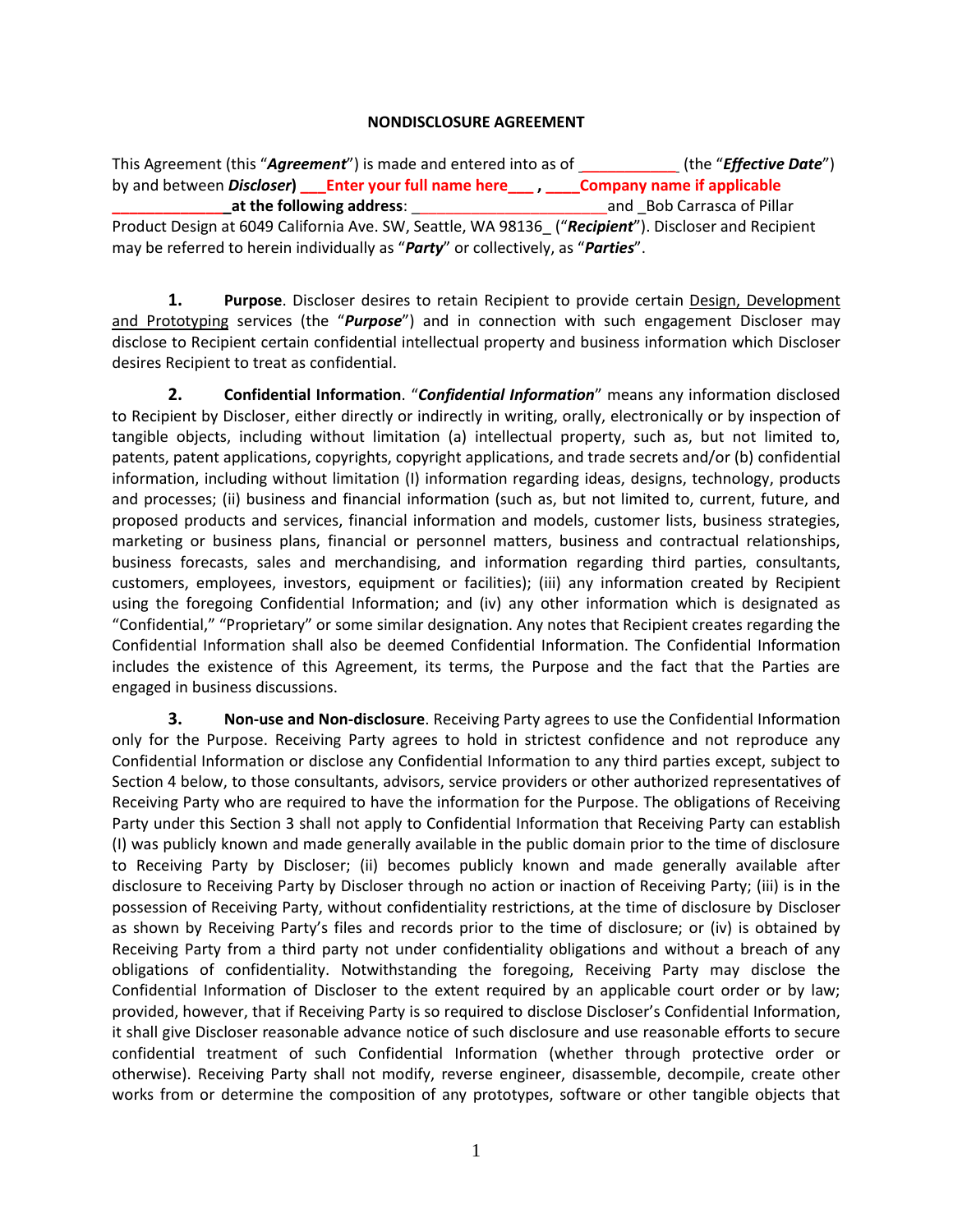embody Discloser's Confidential Information and that are provided to Receiving Party hereunder.

**4. Maintenance of Confidentiality**. Receiving Party acknowledges the confidential and secret character of the Confidential Information, and agrees that the Confidential Information is and will remain the sole property of the Discloser. Receiving Party agrees that it shall take all reasonable measures to protect the secrecy of and avoid disclosure and unauthorized use of the Confidential Information. Without limiting the foregoing, Receiving Party shall take at least those measures that Receiving Party takes to protect its own most highly confidential information to protect Confidential Information of Discloser, and in no event less than reasonable care, and shall require its consultants, advisors, service providers or other authorized representatives who are permitted under this Agreement to have access to Confidential Information, to sign an agreement imposing upon such person restrictions on use and disclosure of the Confidential Information that are at least as restrictive as those in this Agreement, prior to any disclosure of Confidential Information to such person. Receiving Party shall be responsible for the breach of this Agreement by its authorized representatives. Receiving Party shall not make any copies of Confidential Information unless the same are previously approved in writing by Discloser. Any reproduction of any Confidential Information shall remain the property of Discloser and Receiving Party shall reproduce Discloser's proprietary rights notices on any such approved copies, in the same manner in which such notices were set forth in or on the original. Receiving Party shall immediately notify Discloser in the event of any unauthorized use or disclosure of the Confidential Information.

**5. No Obligation**. Nothing herein shall obligate Discloser or Recipient to proceed with any transaction between them, and each Party reserves the right, in its sole discretion, to terminate the discussions contemplated by this Agreement at any time.

**6. No Warranty**. ALL CONFIDENTIAL INFORMATION IS PROVIDED "AS IS." DISCLOSER MAKES NO WARRANTIES, EXPRESS, IMPLIED OR OTHERWISE, REGARDING ITS ACCURACY, COMPLETENESS, PERFORMANCE, MERCHANTABILITY OR FITNESS FOR A PARTICULAR PURPOSE.

**7. Return of Materials**. All documents and other tangible objects containing or representing Confidential Information and all copies or derivatives thereof which are in the possession of Recipient shall be and remain the property of Discloser and shall, at Discloser's option, be either promptly returned to Discloser or destroyed, upon Discloser's written request.

**8. No License**. Nothing in this Agreement is intended to grant any option, license, or other rights to Recipient under any intellectual property rights of Discloser, nor shall this Agreement grant Recipient any rights in or to the Confidential Information, in each case except as expressly set forth herein.

**9. Term and Termination**. This Agreement will be effective from the Effective Date and expire seven (7) years after the Effective Date. Either Party may terminate the Agreement earlier with thirty (30) days prior written notice to the other Party. The obligations of Recipient with regard to Confidential Information disclosed by Discloser shall survive such expiration or early termination until such time as all Confidential Information of Discloser becomes publicly known and generally available through no breach of this Agreement by Recipient.

**10. Injunctive Relief**. Recipient acknowledges that release of Confidential Information in violation of this Agreement may cause irreparable harm for which Discloser may not be fully or adequately compensated by recovery of monetary damages. Accordingly, in the event of any violation or threatened violation by Recipient, Discloser shall be entitled to injunctive relief from a court of competent jurisdiction in addition to any other remedy that may be available at law or in equity, without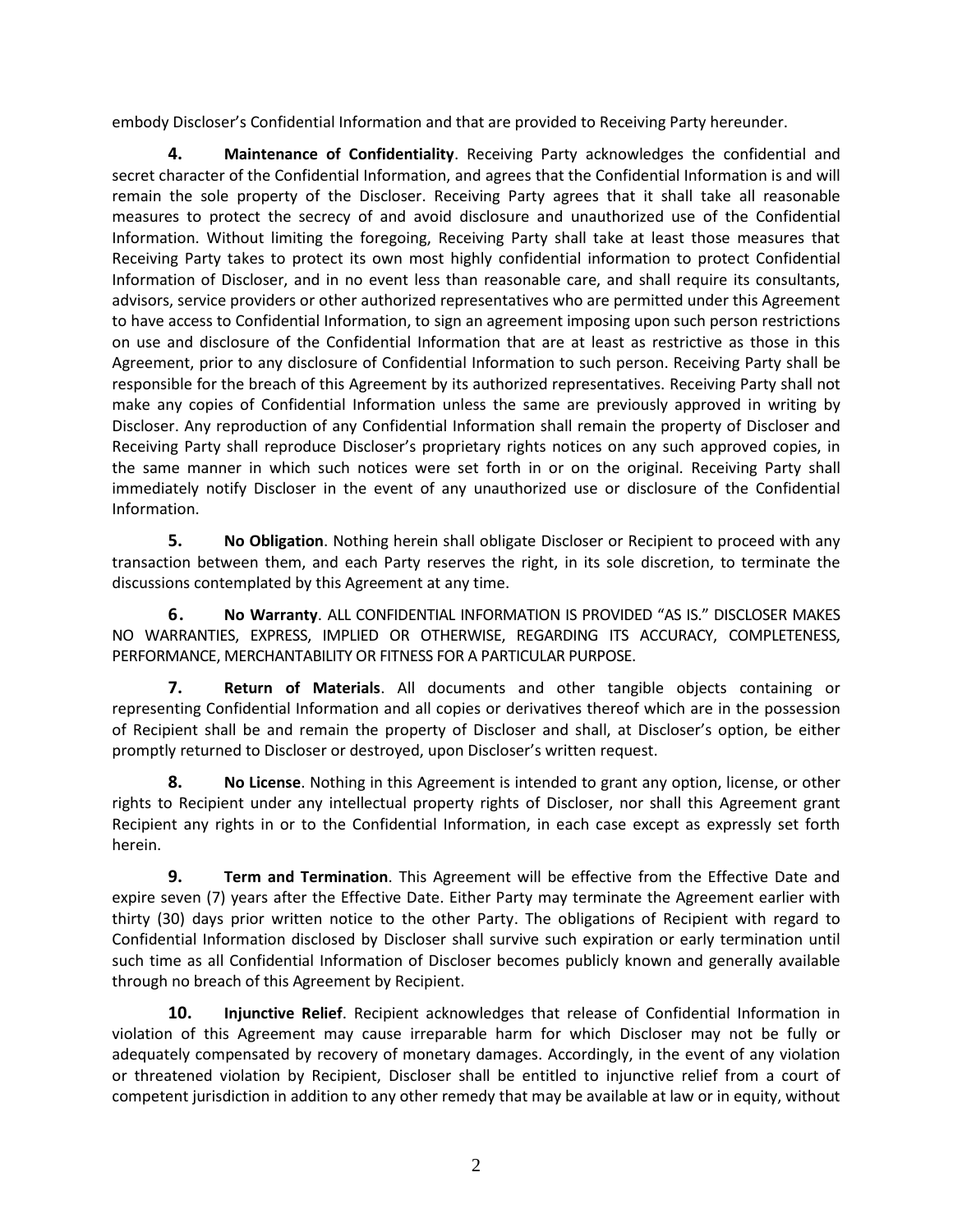the necessity of posting bond or proving actual damages.

**11. Recipient Information**. Discloser does not wish to receive any confidential information from Recipient, and Discloser assumes no obligation, either express or implied, with respect to any information disclosed by Recipient.

**12. Governing Law**. This Agreement will be governed in all respects by the laws of the State of Washington, without regard to principles of conflicts of laws applicable in such jurisdiction.

**13. Assignment**. Neither Party may assign, or transfer any rights or obligations under, this Agreement without the other Party's prior written consent. Any assignment in violation of this Agreement will be null and void. This Agreement benefits and binds the Parties and their respective successors and permitted assigns.

**14. Severability**. Should any provision of this Agreement be held to be invalid, unenforceable, or illegal by a court of competent jurisdiction, such ruling will not affect or impair the validity, enforceability, or legality of any remaining portions of this Agreement, and, in such event, such provision will be changed and interpreted so as to best accomplish the objectives of such unenforceable or invalid provision within the limits of applicable law. All remaining portions will remain in full force and effect as if the original Agreement had been executed without the invalidated, unenforceable, or illegal part.

**15. Miscellaneous**. This document contains the entire agreement between the Parties with respect to the subject matter. Any failure to enforce any provision of this Agreement shall not constitute a waiver thereof or of any other provision hereof. This Agreement may not be amended, nor any obligation waived, except by a writing signed by both Parties hereto. The Parties may execute this Agreement in two or more counterparts, each of which is deemed an original, but all of which together will constitute one and the same instrument. A facsimile, PDF or any other type of copy of an executed version of this Agreement signed by a Party is binding upon the signing Party to the same extent as the original of the signed Agreement.

IN WITNESS WHEREOF, the Parties have executed this Nondisclosure Agreement as of the Effective Date.

| <b>Enter Your Full Name Here</b>     | <b>Bob Carrasca</b>                                                                                  |
|--------------------------------------|------------------------------------------------------------------------------------------------------|
| Signed By: _________________________ | Signed By: ________________________                                                                  |
|                                      | Date: 2008 - 2010 - 2021 - 2022 - 2022 - 2022 - 2022 - 2022 - 2022 - 2022 - 2022 - 2022 - 2022 - 202 |
| Company Name__________________       | Pillar Product Design LLC.                                                                           |
| Product Ref Name                     |                                                                                                      |